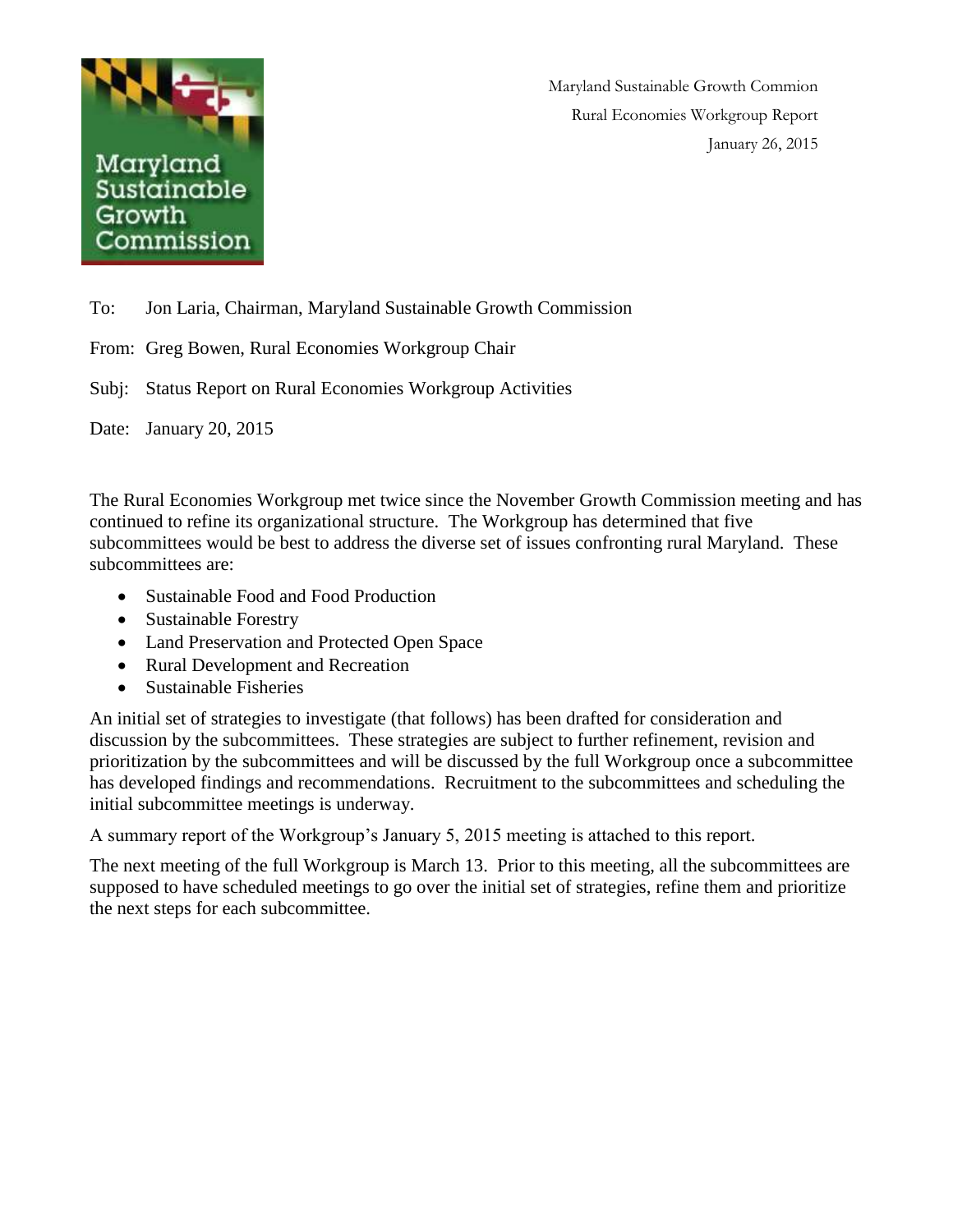# **Rural Economies Workgroup**

# **Subcommittees and Initial Strategy Investigation**

### **Sustainable Food and Food Production Subcommittee**

Subcommittee Members (16): Greg Bowen, Elliott Campbell, Debra Celnik, Dan Colhoun, Nevin Dawson, Colby Ferguson, Howard Freedlander, Kurt Fuchs, Heather Gramm, Stephen McHenry, Paul Kazyak, Joanna Kille, Jim Mullin, Amy Owsley, John Papagni, Mark Powell

Subcommittee Conveners/Facilitators: Dan Rosen (MDP), Laverne Gray (MDP) and Joe Tassone (MDP)

Initial Strategies to Investigate

- 1. Identify opportunities to streamline and improve the regulations that govern the production, processing, and distribution (including sales) and waste management of food products in Maryland.
- 2. Identify national and regional trends that are affecting the agriculture industries in Maryland.
- 3. Identify new opportunities and enhancements to value-added food processing sectors.
- 4. Identify opportunities to improve local food distribution and sales through the promotion of food hubs and other regional distribution systems that allow farmers to better access institutional and retail markets.
- 5. Identify a sustainable energy strategy for agriculture

### **Sustainable Forestry Subcommittee.**

Subcommittee Members (7): Greg Bowen, Elliott Campbell, Vanessa Finney (suggested to be invited), Heather Gramm, Stephen McHenry, Dan Rider, Robert Tjaden

Subcommittee Conveners/Facilitators: Jason Dubow (MDP) and Elliott Campbell (DNR)

#### Initial Strategies to Investigate

- 1. Identify opportunities to streamline and improve the regulations that govern the production, processing, and distribution (including sales) and waste management of wood products in Maryland.
- 2. Identify national and regional trends that are affecting the forestry industries in Maryland.
- 3. Identify a sustainable forestry industry for Maryland.
- 4. Identify a sustainable energy strategy for forestry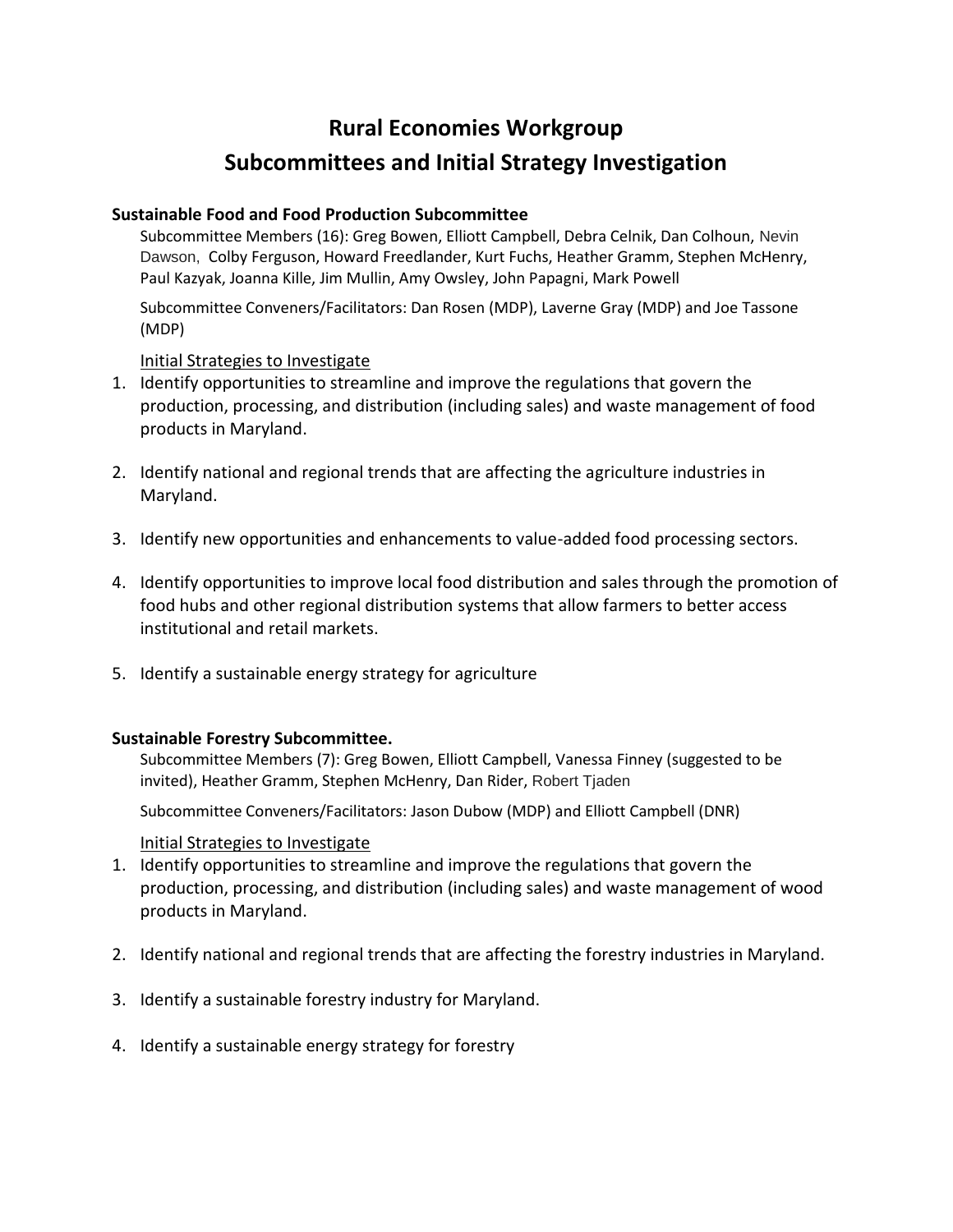#### **Land Preservation and Protected Open Space Subcommittee.**

Subcommittee Members (13): Greg Bowen, Diane Chasse, Dan Colhoun, Colby Ferguson, Howard Freedlander, Ann Jones, Les Knapp, Stephen McHenry, Jim Mullin, Amy Owsley, Dru Schmidt-Perkins, Emily Wilson, Duane Yoder

Subcommittee Conveners/Facilitators: Dan Rosen (MDP) and Joe Tassone (MDP)

#### Initial Strategies to Investigate

- 1. Identify a new, increased Land Preservation goal for Maryland
- 2. Identify opportunities to enhance the Critical Farms Program
- 3. Identify opportunities to promote Next Generation Farmland Acquisition Program
- 4. Identify new opportunities Protect Environmentally Sensitive Lands and Open Spaces
- 5. Identify a sustainable agricultural footprint for Maryland.

#### **Rural Development and Recreation Subcommittee.**

Subcommittee Members (10): Elliott Campbell, Diane Chasse, Colby Ferguson, Ann Jones, Les Knapp, Charlotte Lawson-Davis, Jim Mullin, Dru Schmidt-Perkins, David Umling, Duane Yoder

Subcommittee Conveners/Facilitators: Chuck Boyd (MDP) and Elliott Campbell (DNR)

#### Initial Strategies to Investigate

- 1. Identify new opportunities and enhancements to Strengthen Rural Communities
- 2. Identify a sustainable energy strategy for rural communities
- 3. Identify a sustainable rural recreation industry for Maryland.

#### **Sustainable Fisheries Subcommittee.**

Subcommittee Members (3): Robert Brown (suggested to be invited), Stephen McHenry, Jim Mullins, Others to be identified/invited

Subcommittee Conveners/Facilitators: Jason Dubow (MDP)

Initial Strategies to Investigate

- 1. Identify a sustainable fisheries industry for Maryland.
- 2. Identify ways to protect working waterfronts

## **Work Plan (To be developed for each Subcommittee and coordinated with the full Workgroup)**